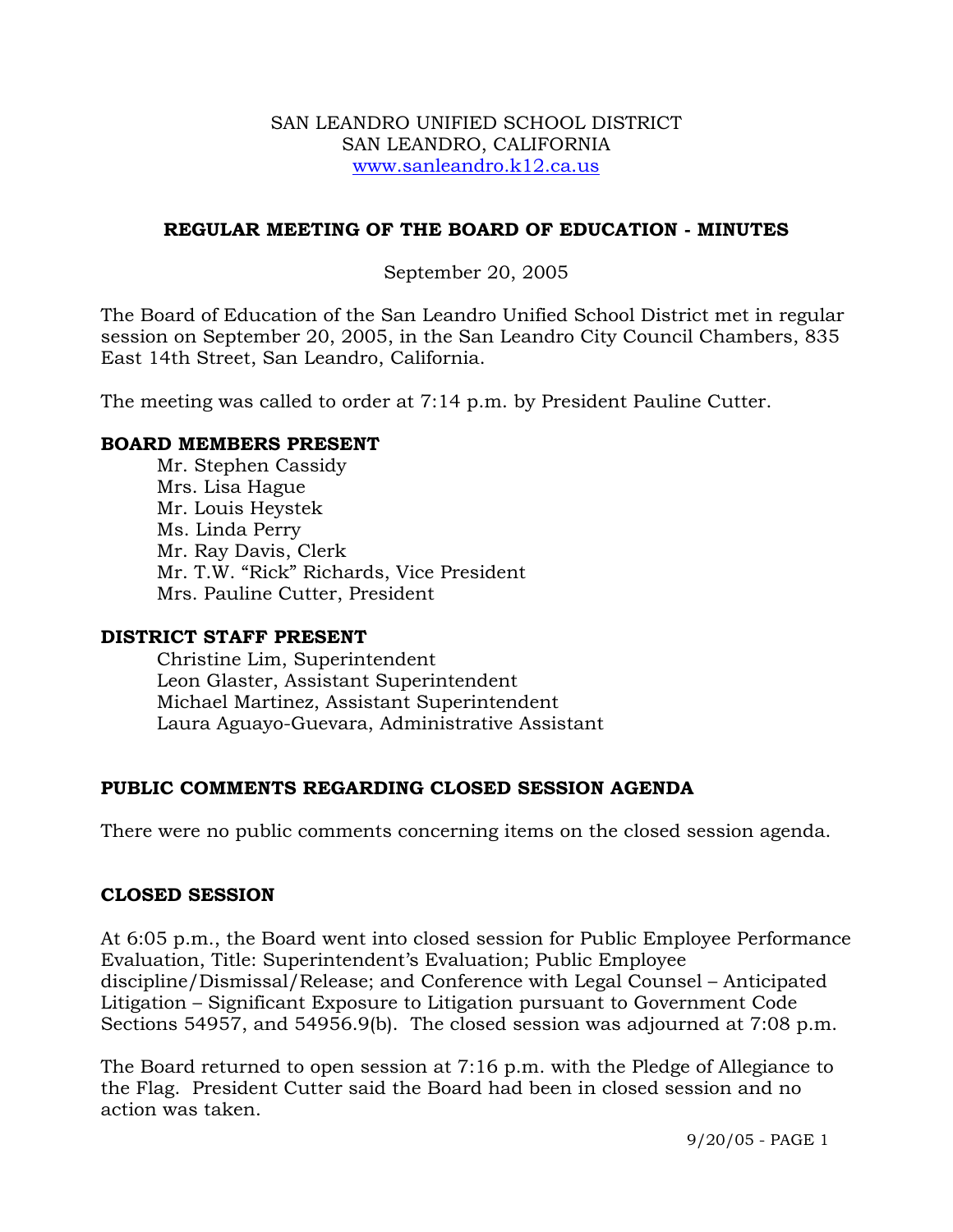# **APPROVAL OF AGENDA**

Trustee Davis requested that the following items 1.1-CF and 1.2-CF be moved to the consent calendar. On a motion made by Mr. Davis and seconded by Ms. Perry, the Board approved the consent items by a 7-0 vote.

On a motion made by Mr. Davis and seconded by Mr. Richards, the Board approved the agenda for the regular meeting of September 20, 2005 by a 7-0 vote as amended.

**REPORTS** Student Representatives' Reports – There was no report.

### **PRESENTATIONS**

\* Cindy Cathey introduced, Debbie Wong, Director of Curriculum, Wendy Ponder, Assistant Director of Categorical Programs and Laura Leventer, Assistant Director of Accountability and Human Resources, who presented a comprehensive review of data and program information related to student academic performance including our STAR results, School-wide Adequate Yearly Progress (AYP) and Program Improvement, English Learner Program, English Learner Program Evaluation, and the Bilingual Program.

 Ms. Leventer acknowledged the administrators in attendance, noting that this data was also new to them. Data review handouts and a list of acronyms were distributed, noting two common data interpretation errors: Data is less accurate when it is "drilled down" to a smaller sample size and a conclusion cannot be drawn thus the phrase "statistically significant" is used; and the Content Standards Test (CST) is not vertically scaled which meant that you cannot compare, e.g. 2003 2nd grade data to 2004 3rd grade data for a student, site, or district (this is called matched data); and although it is a different group of students, we need to look at  $2<sup>nd</sup>$  grade results one year to 2nd grade results the next year.

 Keeping that in mind, Ms. Leventer said that tonight, the Board was going to be looking at trends districtwide and across years before making assumptions or any programmatic changes, and to not overreact to small changes of 3 or fewer percentage points one way or the other, because they do not indicate trends.

 In response to questions from the last presentation regarding aggregated or actual numbers, a chart was shared showing the number of students per grade in each of the sub categories taken from the state web site indicating that there is a wide variety of students across the District, with different groupings at each school site, adding that the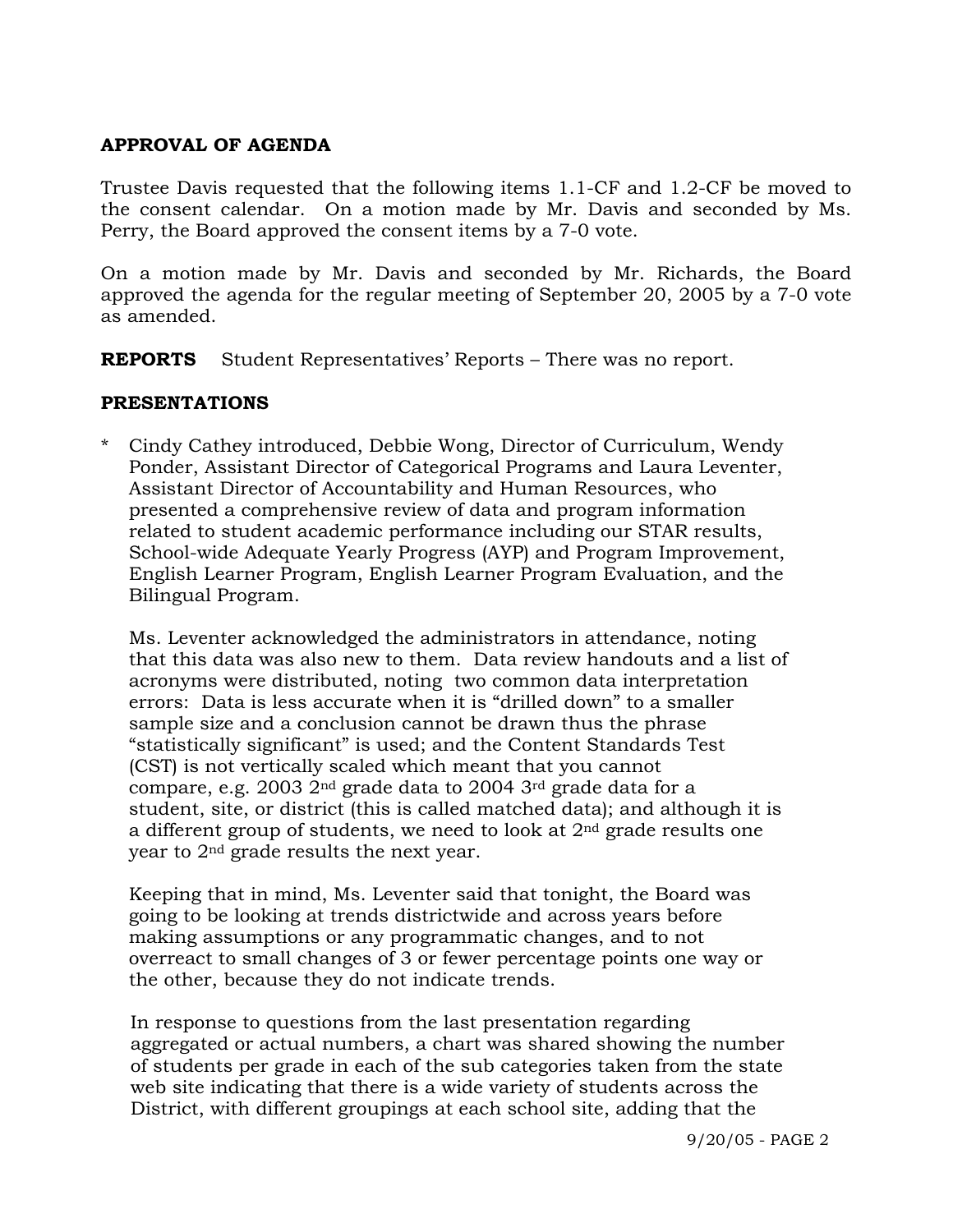slides in this presentation would be based either on state or Edusoft (District) data.

 Charts showing CST results in English Language Arts (ELA) and Math were shared, where Ms. Leventer explained that as opposed to ELA, where everyone in a particular grade takes the test, i.e. all  $11<sup>th</sup>$  graders, all 10th graders, etc., in the higher levels of Math, only students actually in the class, i.e. Algebra, take the test, which is why the numbers in Math are smaller than in the English chart and in some subgroups many students are not making it at those levels, which was a concern.

 Ms. Leventer reported that all schools met API minimum or growth, graduation rate (where applicable), and Participating Rate (except San Leandro High School, where they BARELY missed the 95% rate with one subgroup; however because of the Special Education passing rate in the middle and elementary schools, and Participation Rate in the high school, there was a concern that the District may be in definite danger of being Program Improvement next year; however, Ms. Wong reported that the District would not be a Program Improvement (PI) District this year, but Garfield Elementary School was entering year one as a Program Improvement school, adding that not only would the District be following the requirements for a PI school/district, Garfield would be undergoing the same SAIT strategies as Washington Elementary (our SAIT school) by reviewing and working towards implementation of the Nine Essential Components from the State Academic Program Survey (APS), and continuing intensive work with English learners, students of color, and students with disabilities.

 Wendy Ponder shared data and information regarding the District's English learners and program evaluation. Ms. Ponder explained that the data that she was presenting went from as far back as they could go, many of the tests and reports shared tonight had been developed, required, and monitored within that past two to four years, and that within NCLB, there are clearer guidance on how to provide accountability measures around English learners.

 Ms. Ponder said that she was very proud of the work of the people committed to English learners: principals, EL coaches, EL specialists, teachers and parents.

 Ms. Ponder reviewed the three federal and state required goals that the District uses to assess our program: (1) All EL students are acquiring English proficiency as effectively and efficiently as possible; (2) All EL students are achieving academic success in the core curriculum; and (3) All EL and FEP students are participating in the school community. Charts indicated that the District had met Goals 1 and 2 two years in a row, and based on District identified criteria, had met Goal 3.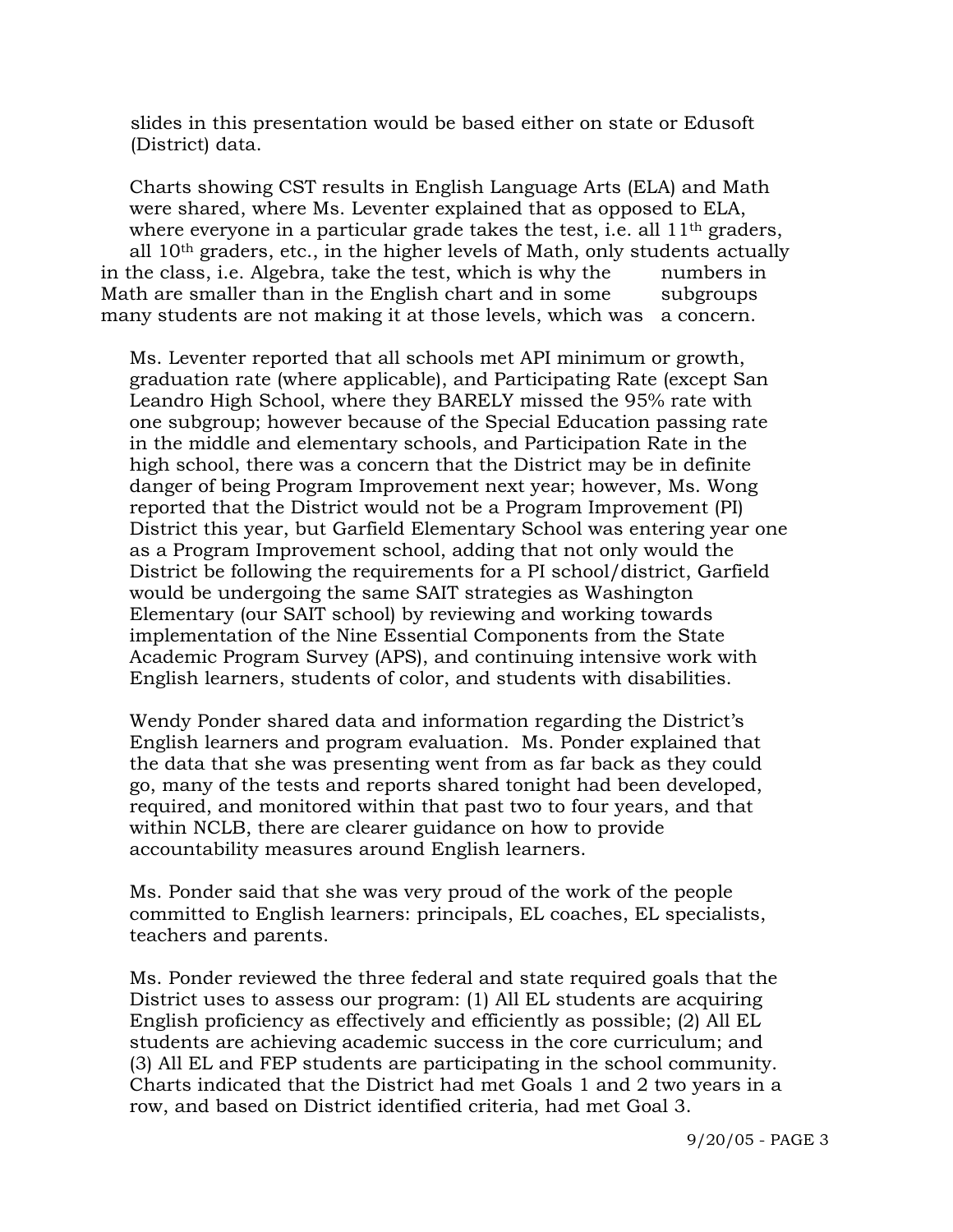Based on the data collected, Ms. Wong explained the District would continue to provide staff development, i.e. SIOP training which was being implemented this year; implement Systematic English Language Development using adopted standards-based materials; improve identification of and intervention for EL students not making progress in English and in core content areas; coordinate services between Special Education and English learner program; and develop District ELD assessment for 2006-2007. Ms Wong reminded the Board of the that DELAC parents wish for the adults in the school system to be proud of their children for learning at east two language, to believe that their children can and will meet high academic expectations, and for staff to communicate with parents what they and their children need to do to assure success.

 Ms. Ponder shared a historical timeline from 1974 to the 2005-2006 school year, which was created by the Bilingual Task Force two years ago, highlighting the Portuguese Bilingual Program at Wilson from 1974-1980, and a Cantonese Bilingual and After-School Chinese School at Monroe from 1996-2004.

 Charts showing the CELDT Annual Report, Bilingual students English proficiency levels from 2003-2004 as well as the Bilingual Program Academic Progress on CST, and the Bilingual Program Academic Progress in Spanish on SABE/2 were also shared.

 Based on the information that was presented, areas of focus for the District included: systematic and focused attention to the Bilingual Program, implement new adopted materials for ELD, review Core Program and redevelop the Bilingual Matrix, finalize agreements for transition curriculum; develop and administer common assessment in ELD, ELA, and math, identify students for ELD and Academic Intervention; and schedule regular meetings with bilingual site administrators.

 Ms. Cathey stated that this was the first time such a comprehensive evaluation of our English learners and Bilingual programs had been conducted, and in most cases our CST results are improving, but not fast enough to keep up with the bar that is being raised, our RFEP students are, in most cases, our highest performing subgroup, however, in many cases, we are not keeping up with the county and/or the state, Math is an area that needs more focused attention; our achievement gap is widening, our special education students are scoring significantly below all other groups, and the District is at risk of being identified as a Program Improvement district next year; however, there was time to address this by conducting site self reviews using the Academic Program Survey to identify areas of need (use of Board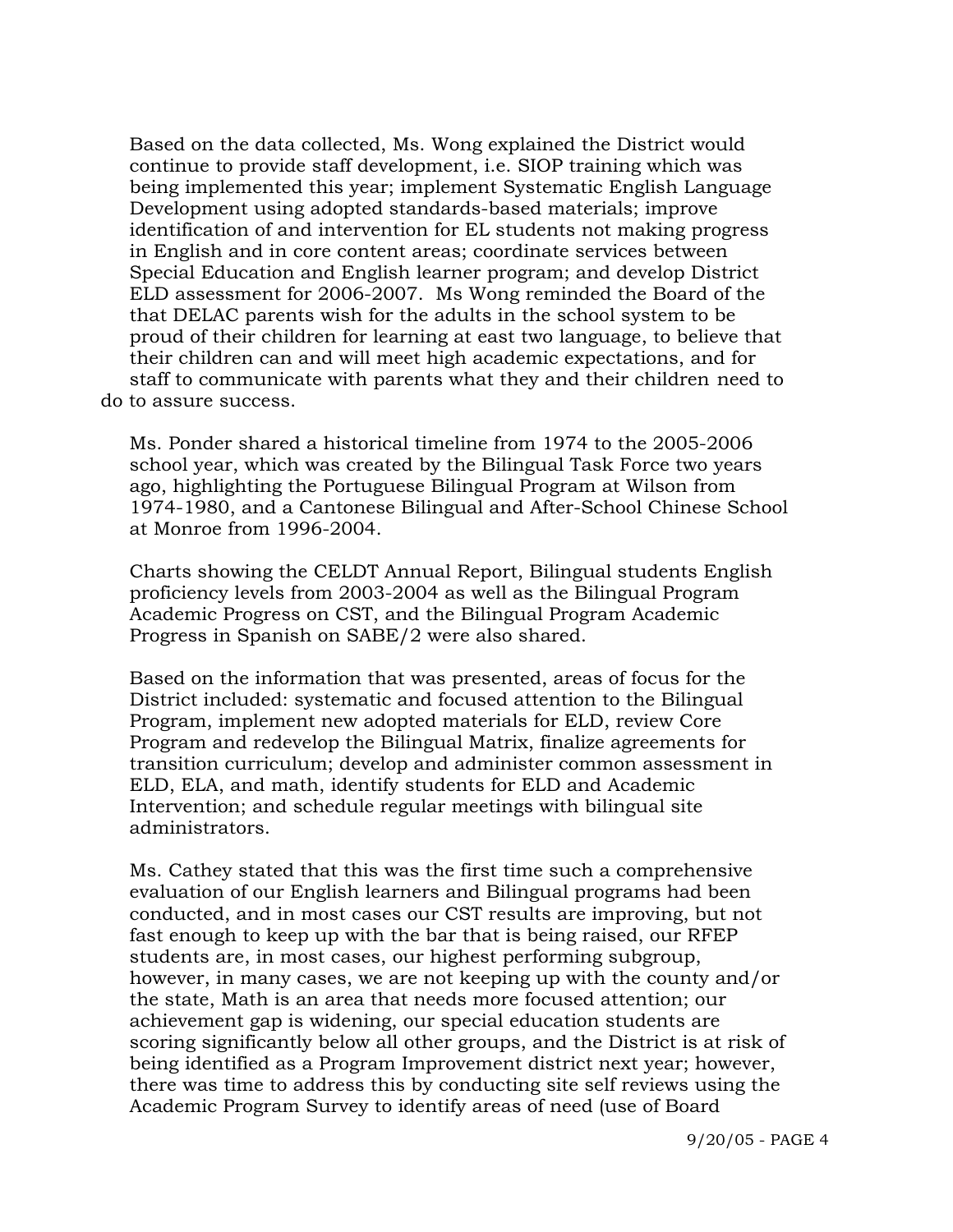approved materials, use of pacing calendars, administration of common standards-based assessments, professional develop (AB466), etc.), conduct a district self review using the District Assessment Survey to identify areas of greatest need; conduct a strand analysis; provide systematic, focused attention to our Bilingual Program; intensify our focus on eliminating the achievement gap (African American, Latino, English learner, and Special Education students), identify criteria for students to receive intensive intervention support, refine and/or redesign our intervention program, push the entire system to raise the bar so that proficient and advanced students continue to excel, and stay focused on our mission which is to improve the academic performance of our students as determined by multiple measures.

 The Board appreciated all the work staff had done to provide such a comprehensive report.

 Regarding accountability dialogue of years passed, where our schools were involved in the Bay Area School Performing Collaborative (BASRAC) for example, and large meetings were scheduled as a time to present information and data to parents and community members, Mr. Heystek wanted to know if those types of things would be continuing in the future.

 Ms. Wong stated that schools do share data with their parents either through Back-To-School Nights or at Garfield for example, "Building Bridges" with Ms. Cathey adding that it was common practice to make agreements about the data that was going to be shared, so that all parents and community members receive the same type of information.

 Mr. Cassidy asked Superintendent Lim if his questions regarding the implementation of the Dale Skinner program at Wilson would be addressed at this meeting. Ms. Wong said that Friday's issue of *Confidentially Speaking* would address that with Trustee Cassidy requesting that that information be in the Non-Confidential section. Superintendent explained that tonight District-wide data was being presented, not specific to the individual schools.

 While Mr. Cassidy appreciated the need to look at the District as a whole, he was looking forward to a presentation focusing on each school.

 Mr. Cassidy asked if AB466 training was K-12, or was it a subset, and how many teachers received training.

Ms. Wong said that training is through the  $12<sup>th</sup>$  grade; however as a result of Washington Elementary becoming a SAIT school, the District focused on the elementary level, adding that they are still looking at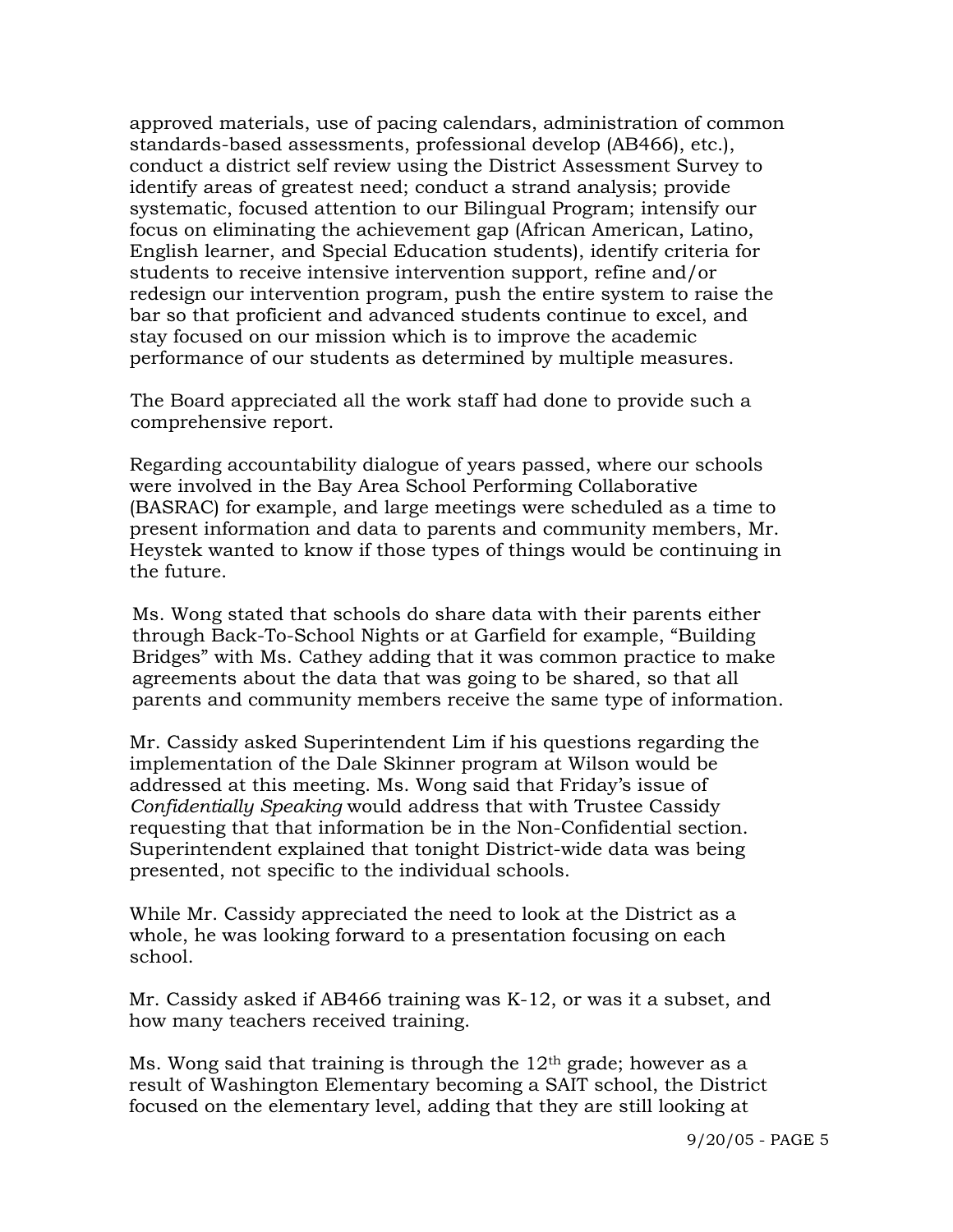AB466 Math for elementary; the middle schools and the high school have the AB466 training for the Prentice Hall reading program.

 Ms. Wong stated that 75 elementary teachers, out of approximately 175 (including Washington teachers) had received training, but because the training is quite costly, the District would begin training sites with the highest need, first with Garfield, with all the teachers trained by the end of the school year, then focusing on the other Title I schools.

 Mr. Cassidy thought that when a student enters the Bilingual Program in Kindergarten, the child will receive services until he reaches the 5th grade, to which Ms. Ponder indicated that the District tries to encourage families to continue with the bilingual program through the fifth grade; however, that is not always possible due to family life circumstances.

 Mr. Cassidy had concerns regarding the low percentage of English proficiency by the end of the program and felt that it was important to know the percentage of 5th graders in the bilingual program who are still considered English learners, as those students who are not achieving English proficiency may have difficulty at the middle school. He was looking forward to follow-up answers regarding this issues, adding that it is great that we have a bilingual program, but we needed to sure that it was achieving our purposes and not setting up students for failure down the road. Mr. Cassidy was looking forward to hearing more about what was being done at Washington and Wilson in light of the tremendous progress made on the Math test scores.

 Ms. Linda Perry appreciated the bilingual history because it is reflective of the San Leandro community, the changes in demographics that we have all experienced, and dispelled many myths.

 Responding to Ms. Perry's question regarding Special Education training, the Director of Special Education, Deirdre Lasher said that she attended a follow-up workshop in Sacramento designed for people that were already District Program Improvement because of Special Ed from last year. She said that they have already started a task force to look at materials for Special Education at the elementary level, adding that they have research-based programs at the middle school and have been using this for a number of years, but elementary level definitely needs these programs, with the team currently observing programs at other schools, and gathering data on various different programs that are available.

 Ms. Perry asked about teacher morale at Garfield, when you missed it by only a small percentage, and if there are best practices or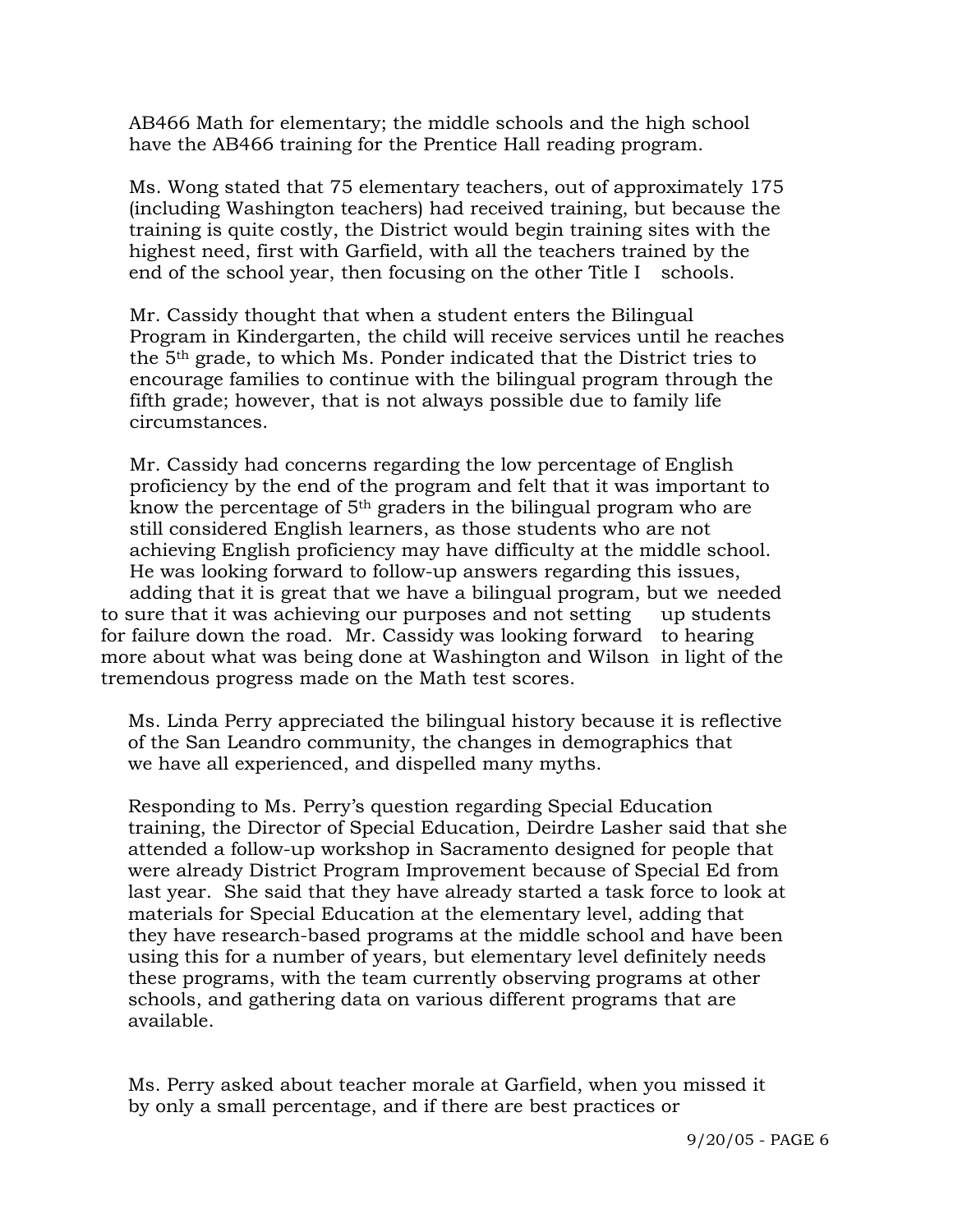discussions that support partnering between teachers.

 Garfield principal Jan Huls said "you lead in a positive way, have continuous conversations", and the mantra she uses with her staff is "we are moving through this together".

 Ms. Perry noticed that the presentation didn't show student mobility, adding that this has been a factor in the past, so at some point, she would like the District to look at San Leandro's current mobility rate, in addition to our demographics.

Mrs. Hague noted that attendance plays an important role in the data, and felt that the positive attendance program recently implemented by the District would reap benefits throughout the District. She also added that on top of that, the real benefit accrued is it has brought to light real challenges that are facing our District that will enable us to be proactive in those areas.

## **PUBLIC COMMENTS**

• Juan Martinez, a Washington Elementary School parent, addressed the Board on the EL data presented, stating the importance of the proper learning environment for each child, and being reclassified before entering the middle school.

President Cutter stressed that this was an area of concern for the entire Board, and the reason for the in depth questions was to make sure that the District is doing the best job with the resources available.

Superintendent Lim thanked Laura Leventer for "raising the bar" in San Leandro during her brief time with the District and promised that the "bar will not go down". She then introduced the following site administrators in attendance:

| Elementary Principals:            | Jan Huls, Garfield<br>Mike Walbridge, Wilson<br>Larry Johnson, Jefferson<br>Judith Cameron, Roosevelt<br>Garry Grotke, Madison<br>Alicia Bowman, Monroe<br>Ed Winchester, McKinley |
|-----------------------------------|------------------------------------------------------------------------------------------------------------------------------------------------------------------------------------|
| Elementary Vice Principal:        | Tracy Lantz                                                                                                                                                                        |
| Muir Middle School Principal:     | Belen Magers<br>Mary Ann Valles Bancroft                                                                                                                                           |
| Muir Vice Principal:              | Jane Abelee                                                                                                                                                                        |
| Muir Teaching Vice Principal:     | Dann Bearson                                                                                                                                                                       |
| Bancroft Middle School Principal: | Mary Ann Valles                                                                                                                                                                    |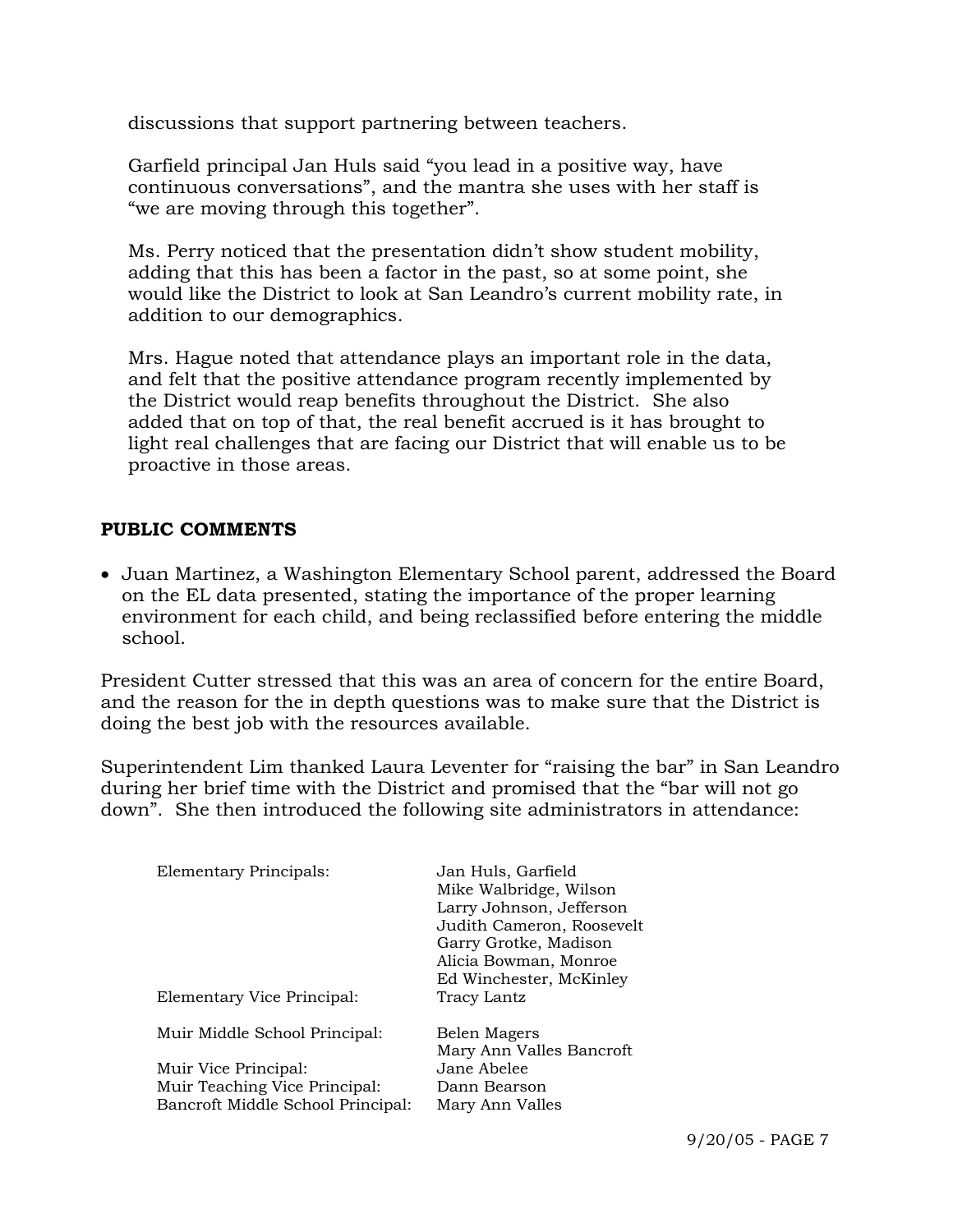Bancroft Vice Principal: Alex Harp SLHS Principal: Amy Furtado SLHS Vice Principals: Mike Hassett

Enrique Pin

The Board took a break at 9:10 p.m. and resumed at 9:15 p.m.

Prior to the following presentation, President Cutter shared the Board's appreciation and thanks for the outstanding services provided by Fern Tiger Associates.

\* Fern Tiger reported on community perceptions of the District's successes and challenges and recommendations related to communication and outreach.

 Ms. Tiger explained that from May to September 2005, they surveyed 99 people and held eight focus groups. Those interviewed included a broad cross section of the community including elected officials; parents, non parents; business and community leaders and District staff.

Ms. Tiger felt that this was a very bold step taken by a school district and Board by allowing such an in depth look at the District where they had no control over who they were interviewing, what the questions were, and what the people were saying, adding that this information will help the District to address any underlying issues and also enable us to improve the schools for the long term. The presentation focused on findings, reviewing recommendations for communication and engagement, and to increase awareness of community perceptions of schools and the District.

The findings were categorized into ten distinct areas: San Leandro and its schools, misperceptions, leadership, academic performance and curriculum, safety, demographic changes, "hot button" issues, financial situation, at the schools, and outreach and communication.

Ms. Tiger said that for the most part, the community and the City viewed San Leandro as a very stable, family-friendly place to live and raise children; however there is the perception that there is discord between the City and the schools and that District administrators are not open to "meaningful dialogue." The report also elaborated on why there is friction and a lack of trust between the District and community and why many believed that decisions made by the District did not reflect the wishes of the community such as the closure of Pacific High School, Superintendent's salary and raise, and out-of-district students.

Recommendations from the firm mostly focused on creating a director of outreach to plan events, raising money and working with the media,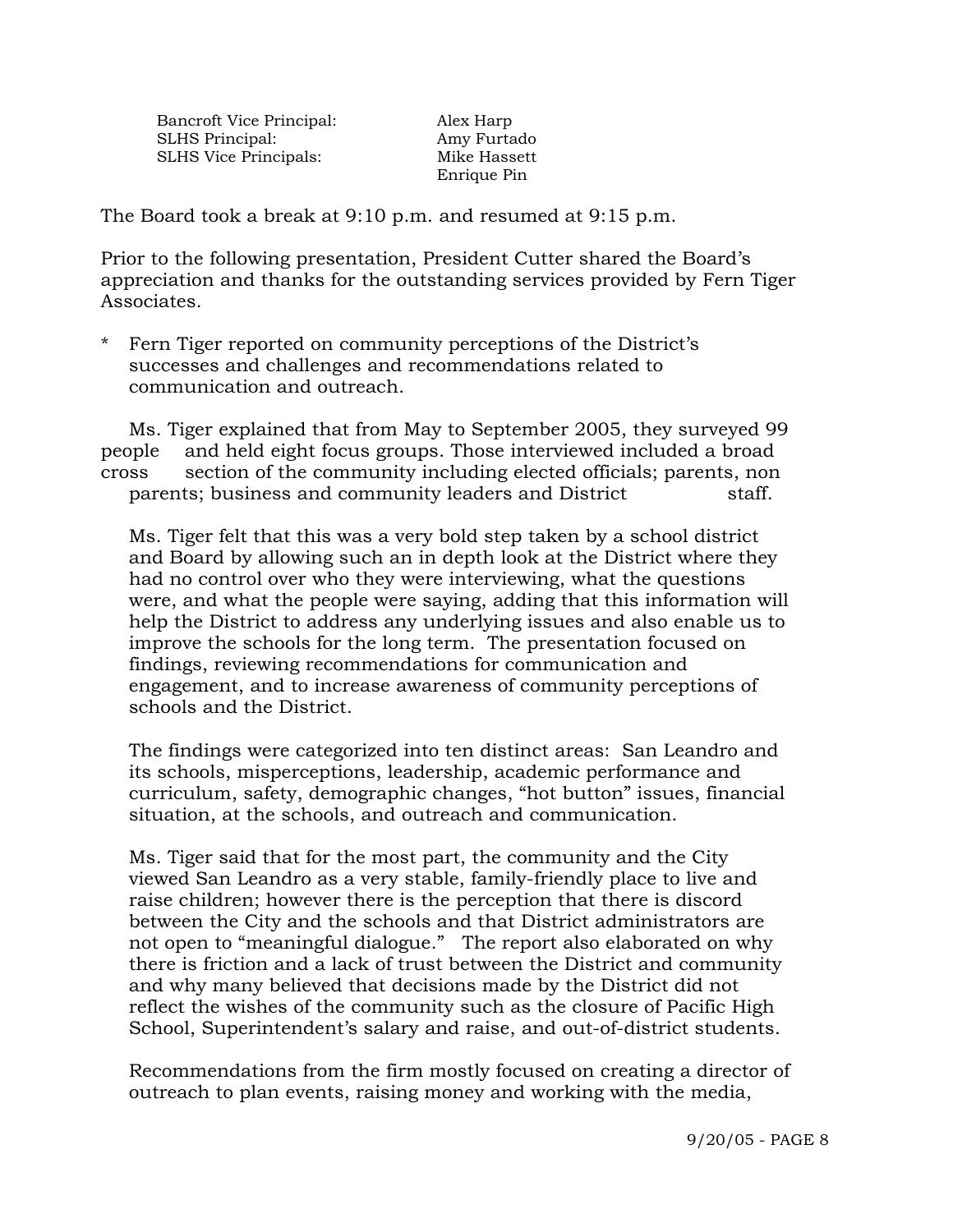increasing the Superintendent's visibility in the community, including students in outreach efforts, and establishing "strategic partnerships" with local businesses and organizations.

Ms. Tiger felt that this is the time for the District to engage the community and focus on bringing the community in and working with them so that they can create the schools they want for this community which is basically the same kind of schools the District wants for this community.

On behalf of the Board, Mrs. Cutter thanked Ms. Tiger for her report, and those surveyed who offered constructive criticism and possible solutions to make improvements, adding that the Board is committed to listening and will use it as a guide towards moving forward.

Mrs. Hague said it was validating to see some of these perceptions are now going to be addressed, "that they're not going to be the elephant in the room anymore."

Ms. Perry appreciated the strategies recommended and was looking forward to doing what we can do.

Mr. Cassidy thanked the Superintendent for recommending Fern Tiger Associates, adding that he was very proud of this undertaking and thanked Ms. Tiger for outstanding professional services.

On a personal note, Mr. Cassidy expressed that "The unexamined life isn't worth living" if you don't step back and ask the community for honest, direct input as to how you are achieving your mission and where you can improve, then you are not serving the community well, and this report will serve as a roadmap for the Communication Committee, adding that the Board and District are going to work consciously to address the needs and issues identified in the report. He encouraged the Superintendent to disseminate the PowerPoint presentation amongst the different employee groups as a starting point.

Mr. Heystek said he was very proud to have a Superintendent who is "hands-on" in the schools and a great educational leader.

### **PUBLIC TESTIMONY ON NON-AGENDA ITEMS** None

### **PUBLIC HEARING**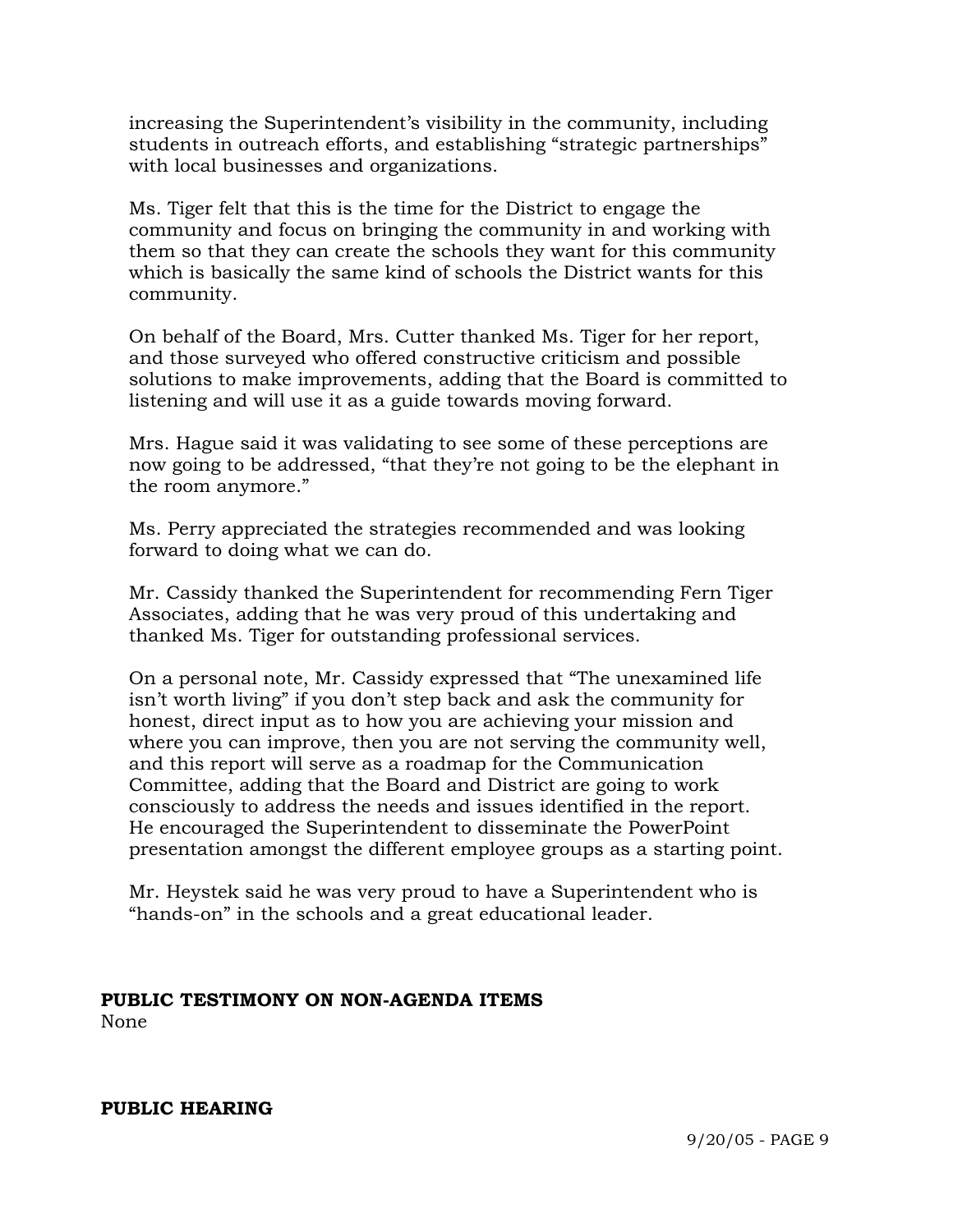On a motion made by Mr. Davis and seconded by Ms. Perry, the Board opened the public hearing regarding sufficiency of instructional materials for 2005/06 by a 7-0 vote.

No comments were received from the audience.

On a motion made by Mr. Davis and seconded by Ms. Perry, the Board closed the public hearing by a 7-0 vote.

# **REPORTS**

- 1) Correspondence Clerk Davis reported receipt of emails from Mimi Wilson regarding military recruiters; Rosy Rivera regarding high school concerns; Karen Preinitz regarding after school care; and Erma Lazzereschi regarding school uniforms.
- 2) Superintendent's Report Superintendent Chris Lim reported on
	- Bancroft Middle School Sports Field: Contrary to public opinion, the City and District can work together, citing that, as a result of over a year (September 14, 2004) of collaboration with City, the District received a \$1 million grant award from the State of California Department of Parks and Recreation to upgrade Bancroft Middle School's basketball courts and the fields for a multipurpose soccer and ball field, adding that Michael Gregory, co-Dads' Club president at Bancroft, originally initiated the concept to the City. Ms. Lim said that the original plan was modified to a three-lane track and a soccer playing field/basketball court field and that under the joint-use agreement, the City will contribute \$400,000 with the District adding another \$100,000.
	- Open house for the San Leandro High School and Lincoln will be this Thursday, October 22.
	- Golden State Warriors' "Reading to Achieve Program" adopted Wilson Elementary with the grand opening scheduled for October 18 at 2:00 p.m. and hoped to have as many Board members and community members there to help celebrate.
	- Healthy Families for Life Fair: She shared the District's healthy family information board that will be displayed at the September 24 event from 10-3 p.m. at Bayfair Center featuring handouts, bookmarks, and flyers regarding healthy living.
	- There will be a Leadership Class Rummage Sale at Bancroft on Oct 1, from 12-4 p.m. in honor of the victims of Hurricane Katrina.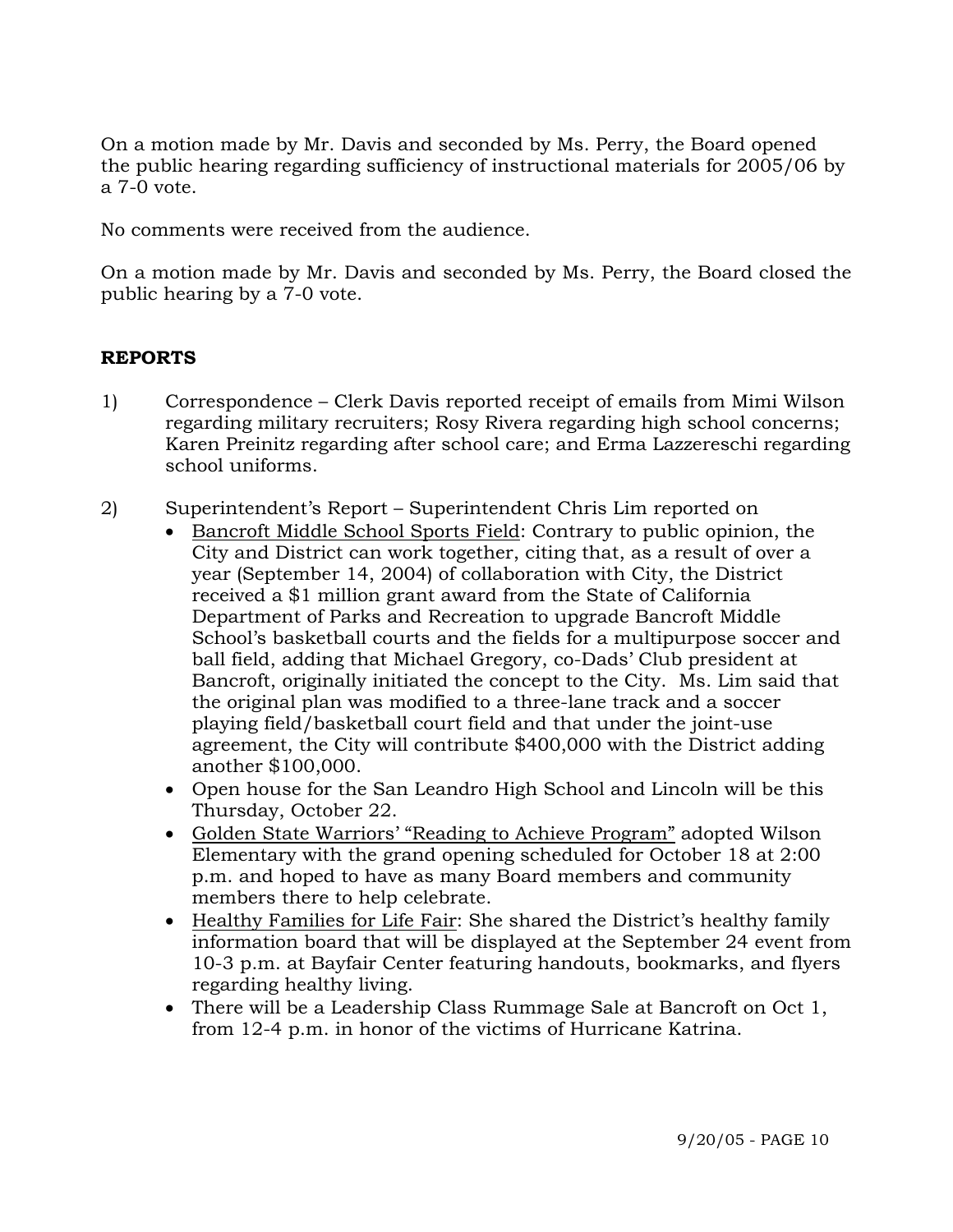### 3) Board Committee Reports

- Advocacy Mr. Cassidy said that the Advocacy Committee was recommending that the Board adopt Resolution #05-45 Opposing Proposition 74 – Public School Teachers, Waiting Period for Permanent Status, Dismissal, and Initiative Statue; and Resolution #05-46 Opposing Proposition 76 – The California Live Within Our Means Act, which were part of the consent calendar for tonight.
- City/District Liaison Mr. Heystek said that the committee met on September 8. Agenda items included review and update of the list of potential joint use projects from June 2001; Update on Walk 'n' Roll to School Day Program, Oct. 5, at Jefferson School, where families are encouraged not to drive their students to school but either walk or ride their bikes, using the safe routes designated by the City. The Ad Hoc committee will meet one more time before and will advise the Board members and Council members of their posts for the event and how they can be specifically involved between 7:15 – 8:30 a.m. All the schools will be involved by curriculum in the classrooms, and making posters. He thanked Trustee Davis for his efforts to lead the group; Principal Amy Furtado and Associate Principal Linda Granger presented an update on safety at San Leandro High School, and a presentation from District staff regarding residency procedures, both of which were well received.

 Mr. Cassidy asked if the committee has discussed the after school program (i.e. Kids Club) and if there has ever been an analysis of the program. Mr. Heystek said that it has not been discussed, but if it was the will of the Board, then it could be brought forward. Mr. Cassidy further asked if an analysis had ever been done regarding this program and if there was an academic component. President Cutter directed the Superintendent to have staff meet with the City for a brief overview of Kids Club.

• Facilities/Technology - Mrs. Cutter reported that they met on September 8. Because they are still refining the Use of Facilities document, it was removed from the agenda until the cost to use our facilities is accurately defined. Other items discussed included update of current school projects; Clean School Project and how great the schools looked when school reconvened, and the Custodial Pilot Program; and San Leandro High School Safety and fence issue. She is planning on meeting with *Cargo* staff and ASB as a way to involve the students. In response to Trustee Cassidy, Mrs. Perry said there was no timeline for a proposal at this time. Mr. Davis discovered how sensitive an issue this is when Trustees Perry, Hague, and he attended the United Parents meeting, where a number of parents objected to the fence. He is pleased with the effort the District is making by involving the various groups in the process.

9/20/05 - PAGE 11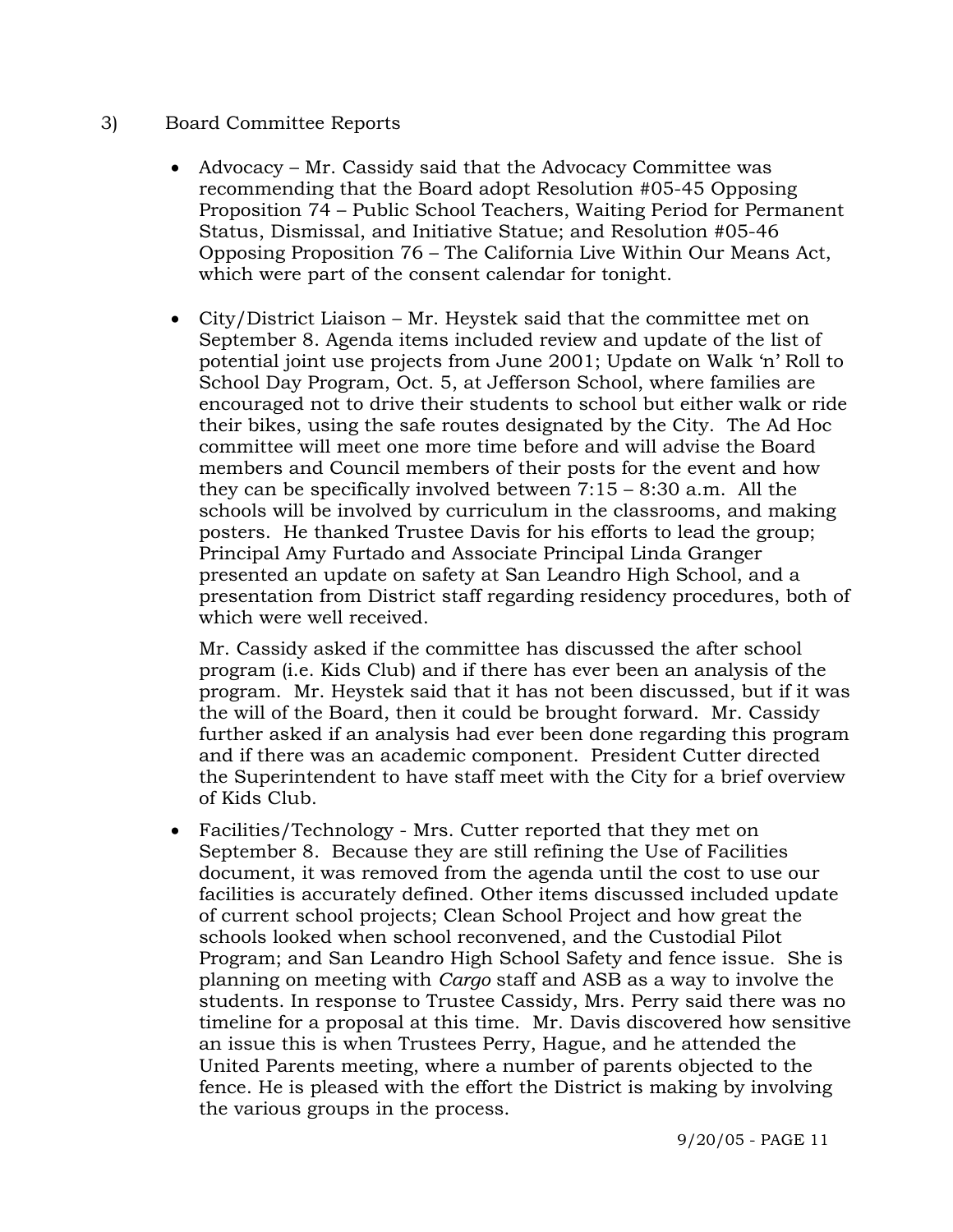- 4) Board Representatives' Reports
	- San Leandro Collaborative Trustee Heystek reported that the Executive Committee met on September 12 and updated the Board on "Healthy Families for Life Fair", on Saturday, September 24 from 11 a.m. – 3 p.m. at the Bayfair Center which will include food demonstrations, and a presentation by nationally known nutritionist Joanne Ikeda. He encouraged the Board to visit the booths and thank them for their participation. The committee also discussed the election of a standing chairperson, and the annual review and evaluation of the project manager

# **CONSENT ITEMS**

President Cutter noted that Conference Items 1.1-CF, Resolution #05-45, Opposing Proposition 74 – Public School Teachers, Waiting Period for Permanent Status, dismissal, and Initiative Statute; and 1.2-CF, Resolution #05-46, Opposing Proposition 76 – The California Live Within Our Means Act were added to the consent calendar.

## General Services

## Human Resources

| $2.1-C$                     | Acceptance of Personnel Report                                    |  |  |
|-----------------------------|-------------------------------------------------------------------|--|--|
| $2.2 - C$                   | Renewal of Student Teaching Agreements                            |  |  |
| $2.3-C$                     | Resolution #05-42, Variable Term Waiver Request                   |  |  |
| $2.4-C$                     | Change of Job Title from Instructional Assistant to Para-Educator |  |  |
| $2.5-C$                     | Resolution #05-43 for Teachers Teaching Out of Subject Area       |  |  |
| $2.6-C$                     | Resolution #05-44 for Teachers Teaching Out of Subject Area       |  |  |
| <b>Educational Services</b> |                                                                   |  |  |
| $3.1-C$                     | Acceptance of Donations                                           |  |  |
|                             |                                                                   |  |  |

- 3.2-C Non-Public School Contracts
- 3.3-C Resolution #05-41, Sufficiency of Instructional Materials for 2005- 2006

9/20/05 - PAGE 12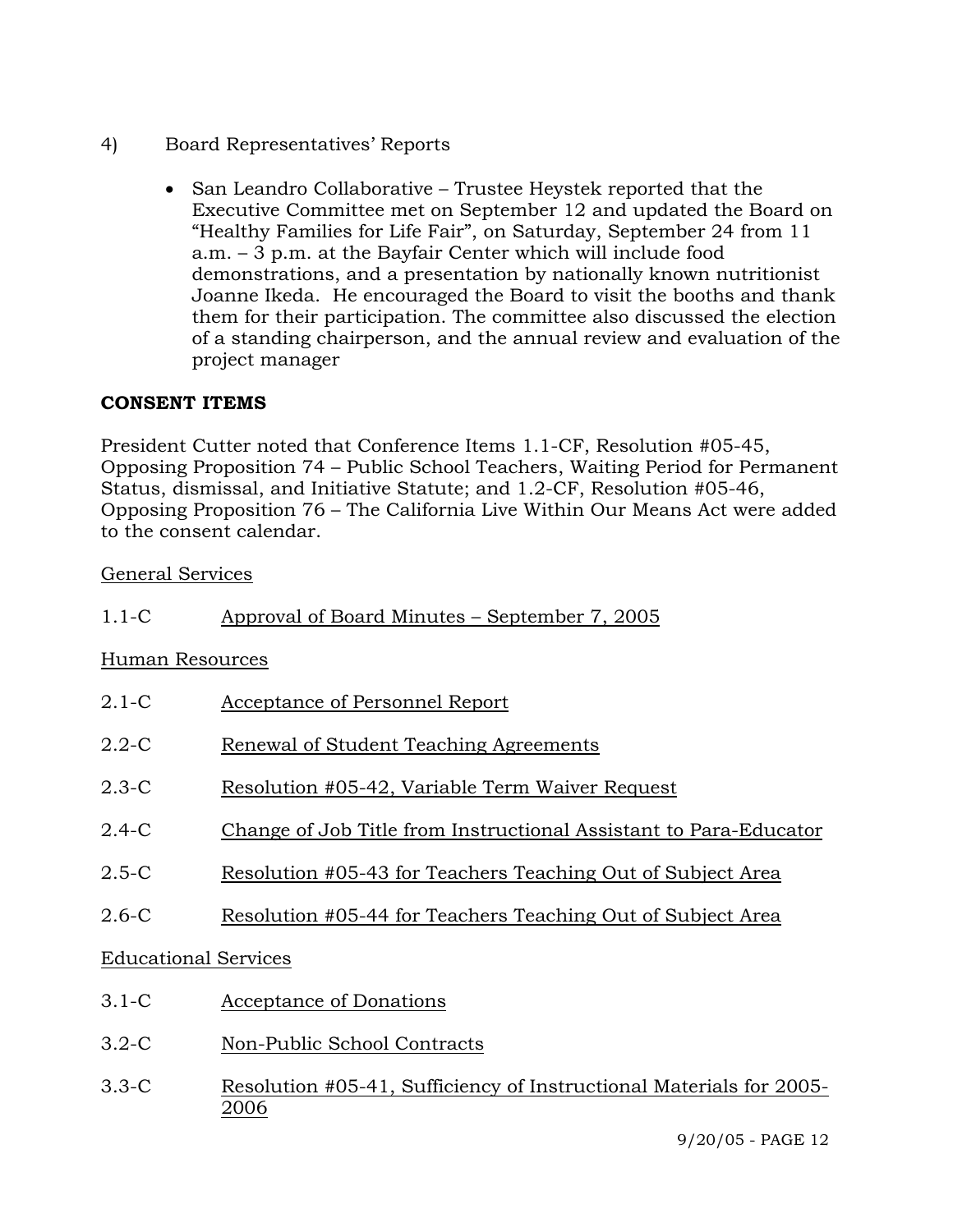# Business, Operations and Facilities

- 4.1-C Ratification of Payroll for July and August 2005
- 4.2-C Approval of Bill Warrants for July and August 2005
- 4.3-C Approve Change Order #17, Jefferson Elementary School Increment II
- 1.1-CF Resolution #05-45 Opposing Proposition 74
- 1.2-CF Resolution #05-46 Opposing Proposition 76

It was brought to the President Cutter's attention that the Board had previously approved the consent items at the beginning of the meeting when Trustee Davis requested moving Conference Items 1.1-CF and 1.2-CF to the consent calendar, so it was not necessary to take another vote.

# **INFORMATION ITEMS**

Business, Operations and Facilities

4.1-I Miscellaneous Receipts Miscellaneous receipts in the amount of \$11,576,372.31 for July 2005, and \$6,243,648.29 for August 2005, have been deposited in the Treasury of Alameda County.

# **ADDITIONAL SUGGESTIONS AND COMMENTS FROM BOARD MEMBERS**

Mr. Richards reported that September 17 was the Coastal Commission Cleanup and Friends of the Creek sponsored a "Creek Clean", where, out of the two hundred people that showed up, approximately one hundred were students from San Leandro High School's Key Club, Interact Club, and Octagon Club. He also reminded the Board of the Hurricane Katrina Fundraiser activities: Pancake Breakfast from 8 a.m. -12 p.m. at the Fire Station No. 9, and Disaster Preparedness Fair, and Leadership Class Rummage Sale at Bancroft from 12-4 p.m.

Mrs. Hague echoed the interest in the fencing and other issues at San Leandro High School raised by the United Parents at their meeting she attended, adding that the Board was well represented.

Ms. Perry acknowledged that San Leandro High School football coach, Brad Bowers, was recognized by the high school "Sports Focus" television program as the "Coach of the Week" which means that the Oakland Raiders will contribute \$1,000 to the high school football program. She agreed with Trustee Hague that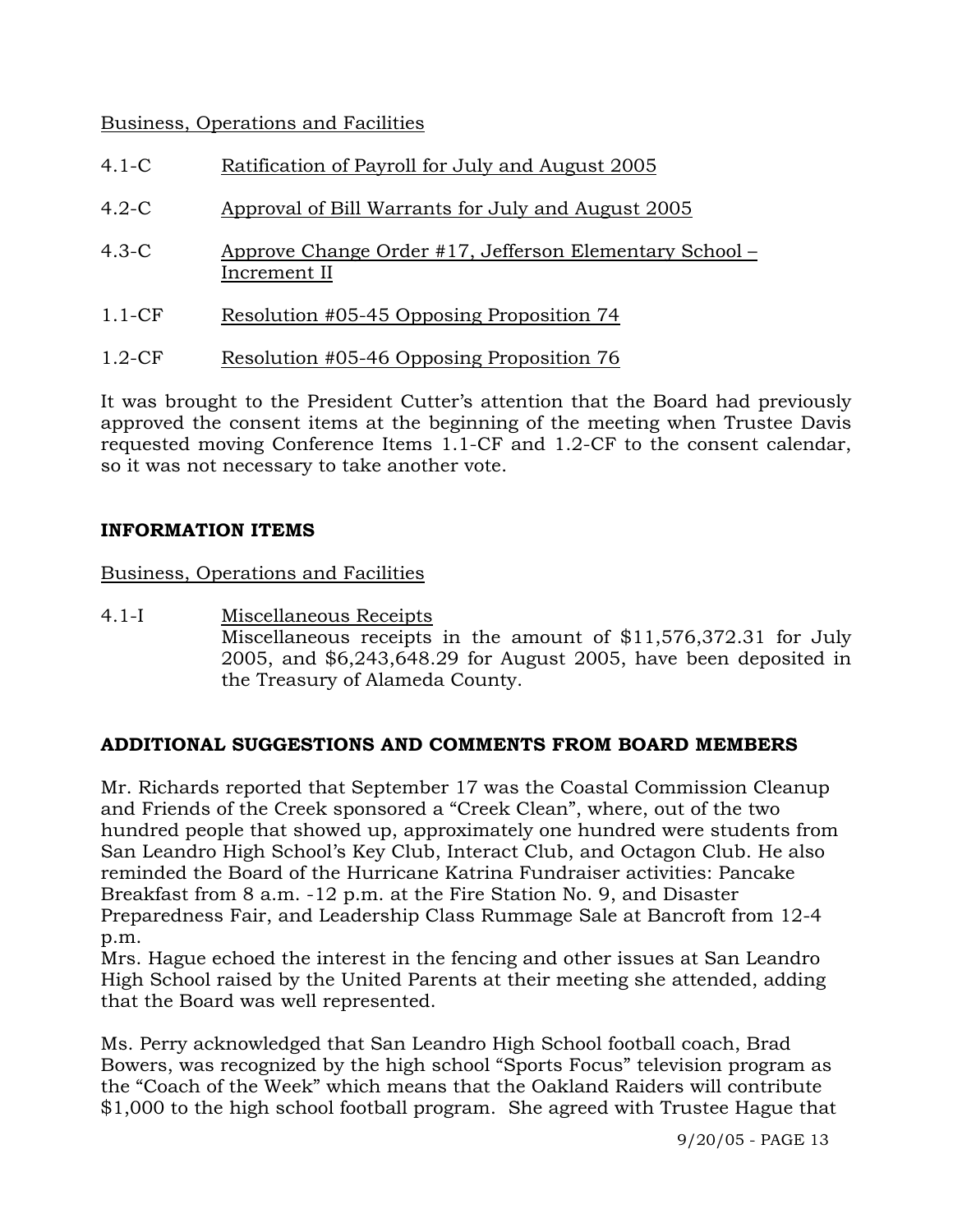the first meeting of the United Parents was well attended, reminding the Board of the language that is used in distinguishing between fencing and gating. Ms. Perry announced that the Alameda County School Boards Association would be meeting jointly on September 28 with the Santa Clara County School Boards Association hosting CSBA President Kerry Clegg and Executive Director Scott Plotkin. She would like a listing of the efforts being made at each school site with regards to helping the victims of Hurricane Katrina distributed to the community so they are aware of what we are doing. She was thrilled that Bancroft received the grant to improve the playing field at their site, pointing out that we were the first school district to be award as a lead agency and hoped that a celebration would be planned.

Mr. Cassidy thought it would be helpful, especially for the new members, if a copy synopsis or summary of what was presented for the Bancroft field project could be given to the new members. Superintendent Lim explained that it had changed from the original grant that was submitted, but she would see that he received a copy by Friday and just remove the "track". He asked to meet with the Superintendent and Trustee Perry after tonight's meeting to schedule the next Communication meeting. The district-wide parent leader meeting will be October 7 at the District Office and hoped everyone would be able to attend. Mr. Cassidy said that he has begun reading "Ten Traits of Highly Effective Principals" which reminded him of the importance for the District to make significant progress in the test scores in light of No Child Left Behind, and increasing levels of proficiency that is required in the schools, noting the significant progress made at certain schools, and he would like us to "learn the lessons" as to what was done there because of community concern and the effect our Title I schools. He encouraged the Board to make a decision regarding sending a team to the Trivia Bee tonight.

President Cutter suggested that the members discuss that after adjourning the meeting.